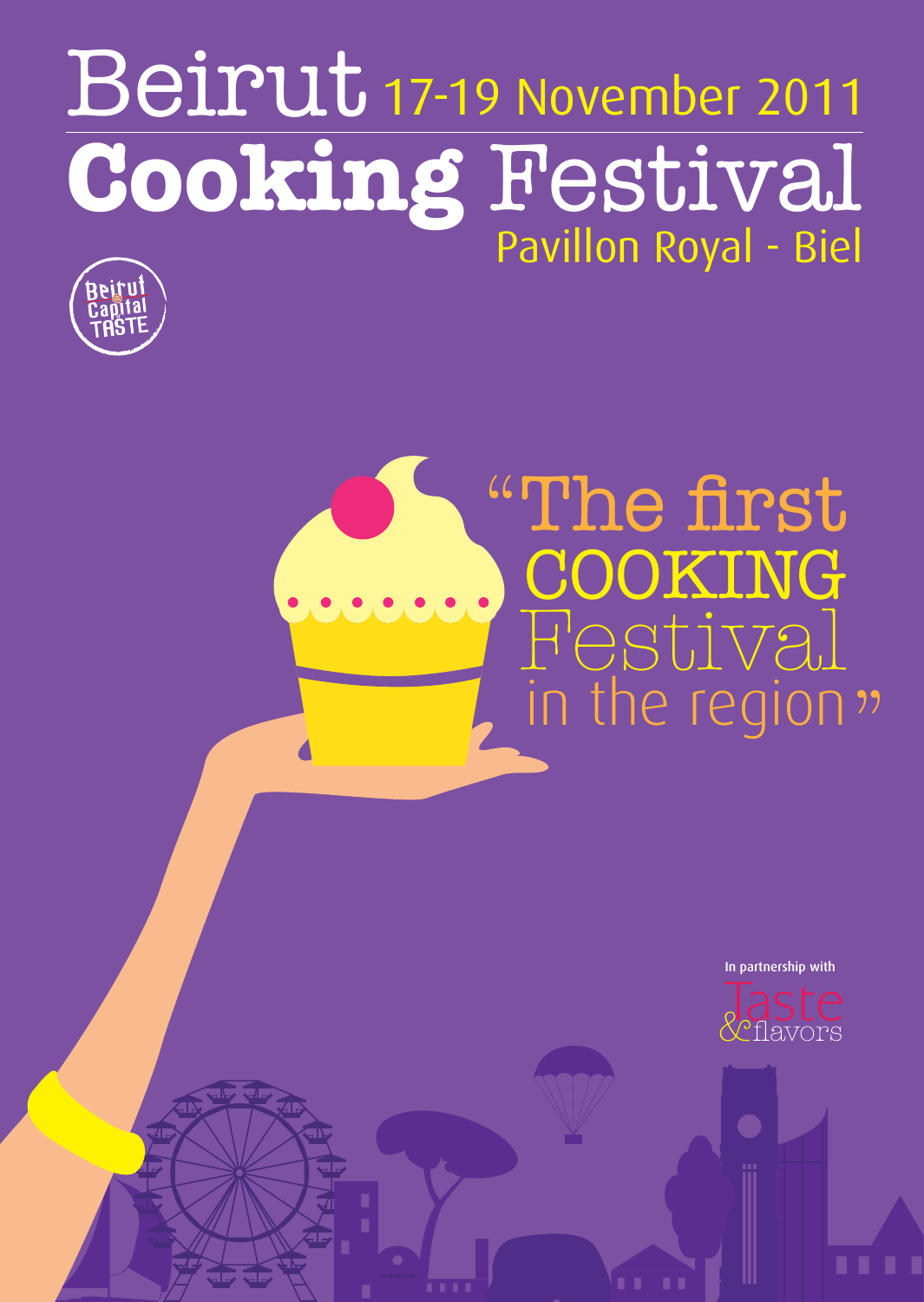## Exhibiting at the show...

The Beirut Cooking Festival will take place at the Pavillion Royal Biel for 3 mouth-watering days of food and drink. This event brings together the very best in irresistible cuisine, magnificent wines, beers and spirits, top celebrity chefs and fantastic shopping. The show caters for all businesses in the food and drink sectors, from small producers to big brands. Retailers will be able to exhibit and promote their products and target our discerning food loving audience.

From stand space to sponsorship there are exciting opportunities throughout the show, to suit your individual requirements - with superb marketing and PR activities to maximize your visibility. This is more than just a 3 days event!

### 50 Exhibitors

- Accessories and utensils
- Tableware
- Kitchen equipment: heavy and small
- Food & beverage
- Restaurants
- Small producers
- 

### Targeted Visitors

Thousands of visitors will flock to the show to indulge in a celebration of fantastic food,drink and the art of cooking.

- The public interested in the art of cooking with medium to high purchasing power
- Food lovers and homemakers

Look out for cooking ideas, recipes  $\&$ s

seasonal treats

#### • Services (kitchen courses, chefs at home, websites etc) **The Beirut Cooking Festival will provide the platform from which your business can**

- Retail your products to a discerning and new audience
- Meet clients and customers face to face
- Launch new products and test the market
- Demonstrate your products
- Build brand loyalty and test awareness
- Build your customer base
- Drive footfall to your brand's outlet or website



## A unique Venue...

Pavillion Royal Biel, which is ideally located at the heart of downtown Beirut and on the waterfront of the Mediterranean Sea, consists of a 2,000 square meters hall with an 8m high ceiling that can accommodate up to 1,500 guests for corporate launchings, conferences, exhibitions and other events.

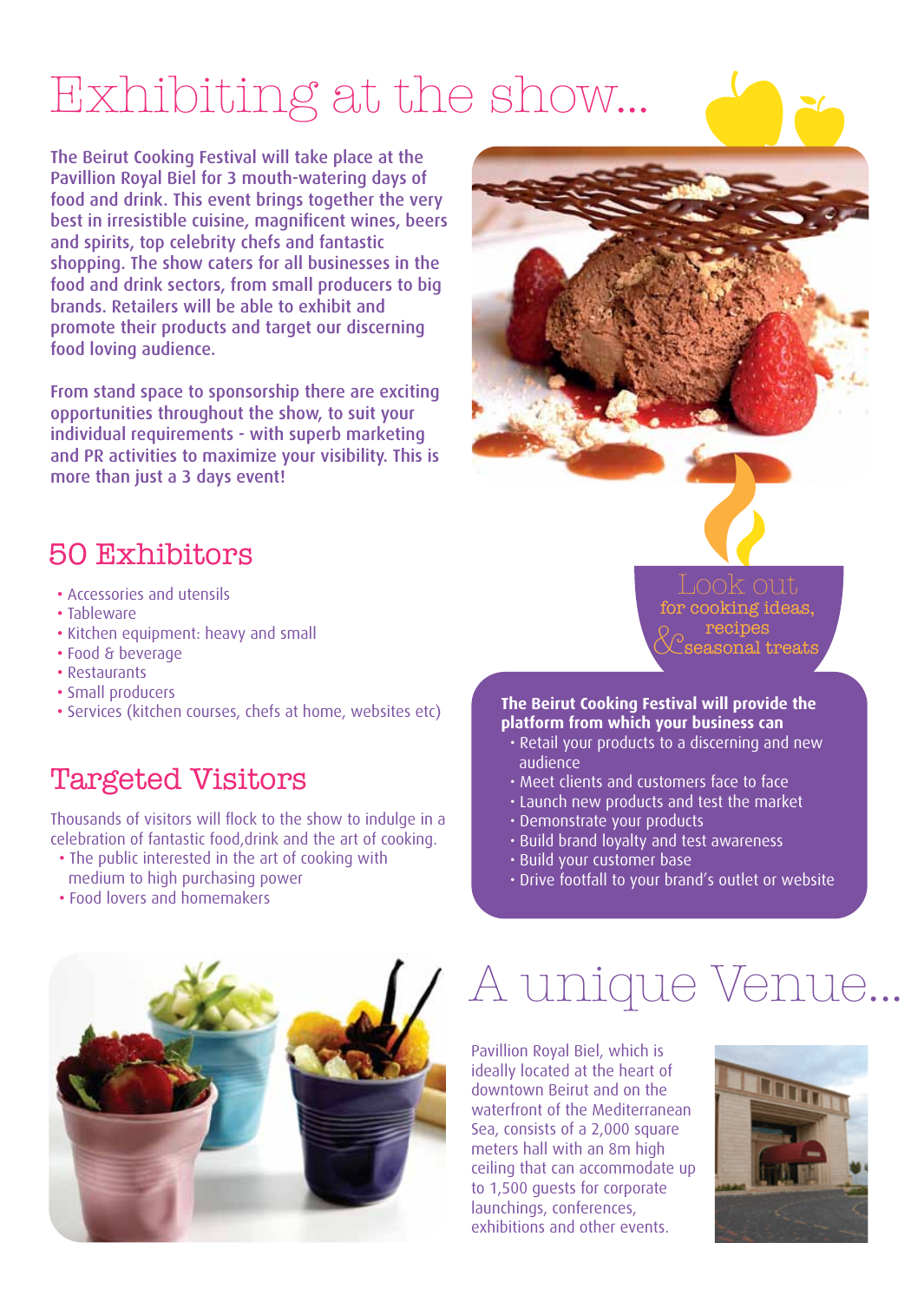## Events at the show...

The show will be packed with recipes for everyday meals, easy entertaining and dishes from celebrity chefs, cocktail courses, new trends in cooking and ingredients, and equipment on the market. In addition, it will offer useful kitchen tips, designs and new concepts.

#### Apart from numerous workshops the show will include:

- Chef's Kitchen Beirut's top chefs cooking live on stage
- Cooking Academy Live and on-going kitchen workshops
- Children's Kitchen A full program dedicated to children between 6 to 10 years
- Live Demonstrations Professionals offering tips on setting trendy festive tables, with the latest table top accessories along with floral demonstrations and etiquette courses
- Olive Oil Tasting sessions and workshops
- Wine Tasting Sessions and workshops by professional winemakers
- Organic and Farmers Corner
- Libraire Gourmande A corner with a wide selection of cookbooks and table art on display, as well as book signing sessions by food writers

### A dynamic advertising campaign

The success of the first edition of Beirut Cooking Festival will come from attracting the optimum audience for exhibitors and sponsors. Naturally the support of Hospitality News Middle East and Taste & 10,000 readers. Allied to this is the support on the event and magazine websites, dedicated radio and press advertising, poster sites, extensive direct mail and e-CRM, viral marketing, third party promotions and an out exhibition!

#### **Campaign will include**

- National scale billboard campaign
- Radio campaigns on leading radio stations
- Presentation of the event through talk shows of local and Pan Arab TV stations
- Advertising and editorial campaign in general interest and social magazines
- Advertising and editorial campaign in major leading newspaper
- Invitations to be distributed directly and via social magazines
- 3,000 posters
- 27,000 SMS
- Weekly newsletters targeting more than 20,000 addresses
- Social media network campaign
- Banners on leading Lebanese entertainment and news websites
- Interactive website



**Wander into Beirut** 

**Cooking Festival to find live demonstrations from top chefs, delicious**